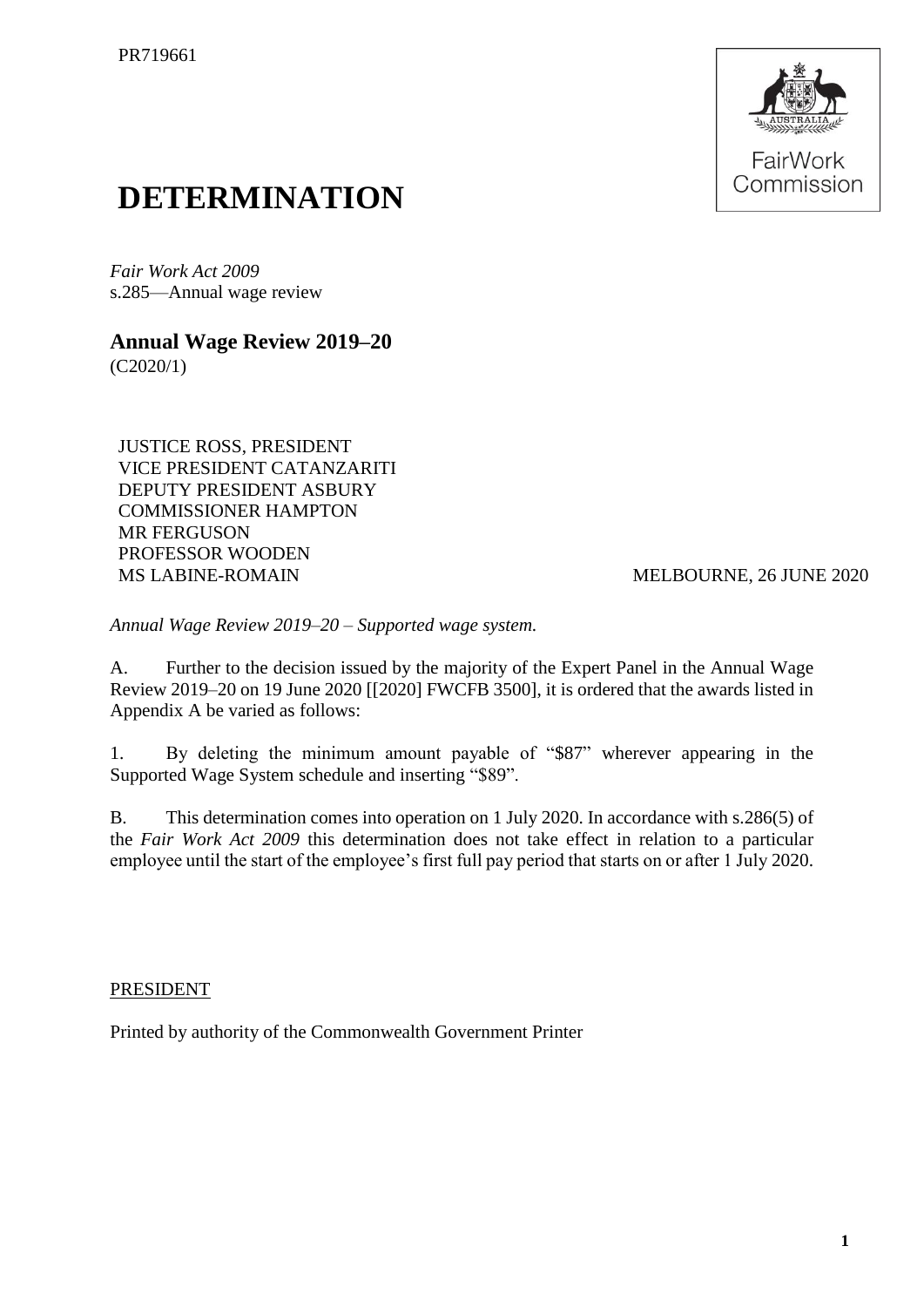## **APPENDIX A to the Full Bench determination**

| <b>Award title</b>                                                                      | <b>Award ID</b> |
|-----------------------------------------------------------------------------------------|-----------------|
| Aboriginal Community Controlled Health Services Award 2020                              | MA000115        |
| Aboriginal Legal Rights Movement Award 2016                                             | MA000139        |
| Aged Care Award 2010                                                                    | MA000018        |
| Airline Operations—Ground Staff Award 2020                                              | MA000048        |
| Airport Employees Award 2020                                                            | MA000049        |
| Airservices Australia Enterprise Award 2016                                             | MA000141        |
| Alpine Resorts Award 2020                                                               | MA000092        |
| Aluminium Industry Award 2020                                                           | MA000060        |
| Amusement, Events and Recreation Award 2020                                             | MA000080        |
| Animal Care and Veterinary Services Award 2020                                          | MA000118        |
| <b>Aquaculture Industry Award 2020</b>                                                  | MA000114        |
| <b>Asphalt Industry Award 2020</b>                                                      | MA000054        |
| Australia Post Enterprise Award 2015                                                    | MA000137        |
| Australian Capital Territory Public Sector Enterprise Award 2016                        | MA000146        |
| Australian Federal Police Enterprise Award 2016                                         | MA000142        |
| <b>Australian Government Industry Award 2016</b>                                        | MA000153        |
| Australian Nuclear Science and Technology Organisation (ANSTO)<br>Enterprise Award 2016 | MA000144        |
| Australian Public Service Enterprise Award 2015                                         | MA000124        |
| Banking, Finance and Insurance Award 2020                                               | MA000019        |
| Broadcasting, Recorded Entertainment and Cinemas Award 2010                             | MA000091        |
| <b>Business Equipment Award 2020</b>                                                    | MA000021        |
| Car Parking Award 2020                                                                  | MA000095        |
| Cement, Lime and Quarrying Award 2020                                                   | MA000055        |
| Cemetery Industry Award 2020                                                            | MA000070        |
| Children's Services Award 2010                                                          | MA000120        |
| Christmas Island Administration Enterprise Award 2016                                   | MA000149        |
| Chullora Printing Award 2015                                                            | MA000127        |
| <b>Cleaning Services Award 2020</b>                                                     | MA000022        |
| Clerks-Private Sector Award 2020                                                        | MA000002        |
| Coal Export Terminals Award 2020                                                        | MA000045        |
| <b>Commercial Sales Award 2020</b>                                                      | MA000083        |
| <b>Concrete Products Award 2020</b>                                                     | MA000056        |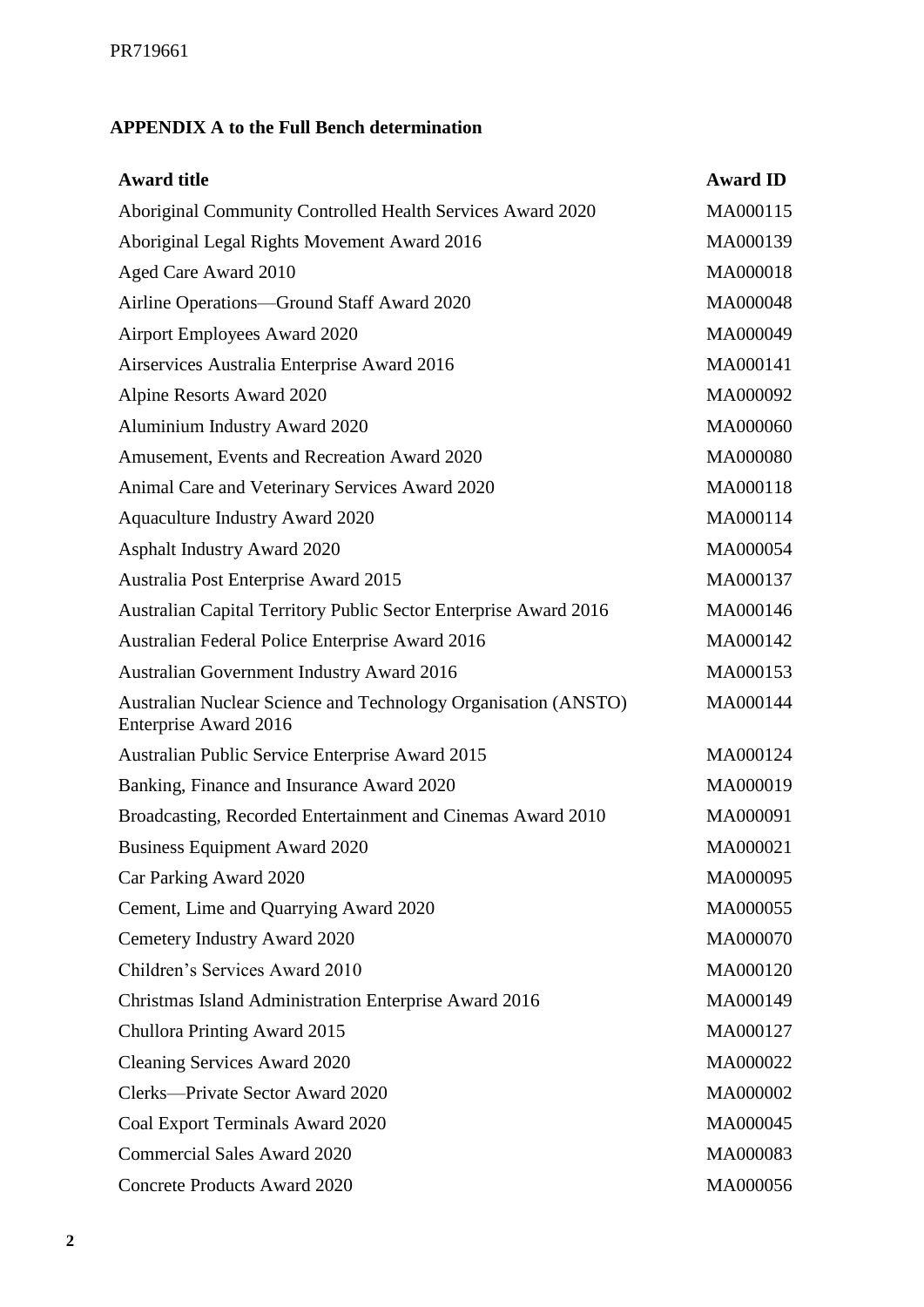| <b>Award title</b>                                                 | <b>Award ID</b> |
|--------------------------------------------------------------------|-----------------|
| <b>Contract Call Centres Award 2020</b>                            | MA000023        |
| <b>Cotton Ginning Award 2020</b>                                   | MA000024        |
| <b>CSIRO</b> Enterprise Award 2016                                 | MA000148        |
| Dry Cleaning and Laundry Industry Award 2020                       | MA000096        |
| Educational Services (Post-Secondary Education) Award 2020         | MA000075        |
| Educational Services (Schools) General Staff Award 2020            | MA000076        |
| <b>Electrical Power Industry Award 2020</b>                        | MA000088        |
| Electrical, Electronic and Communications Contracting Award 2010   | MA000025        |
| Fast Food Industry Award 2010                                      | MA000003        |
| Fitness Industry Award 2010                                        | MA000094        |
| Food, Beverage and Tobacco Manufacturing Award 2010                | MA000073        |
| Funeral Industry Award 2010                                        | MA000105        |
| Gardening and Landscaping Services Award 2020                      | MA000101        |
| Gas Industry Award 2020                                            | MA000061        |
| General Retail Industry Award 2010                                 | MA000004        |
| Graphic Arts, Printing and Publishing Award 2010                   | MA000026        |
| Hair and Beauty Industry Award 2010                                | MA000005        |
| Health Professionals and Support Services Award 2020               | MA000027        |
| Higher Education Industry-General Staff-Award 2020                 | MA000007        |
| Horse and Greyhound Training Award 2020                            | MA000008        |
| Horticulture Award 2010                                            | MA000028        |
| Hospitality Industry (General) Award 2020                          | MA000009        |
| Hydrocarbons Industry (Upstream) Award 2020                        | MA000062        |
| Joinery and Building Trades Award 2010                             | MA000029        |
| Labour Market Assistance Industry Award 2020                       | MA000099        |
| Legal Services Award 2020                                          | MA000116        |
| Live Performance Award 2010                                        | MA000081        |
| Local Government Industry Award 2020                               | MA000112        |
| Mannequins and Models Award 2020                                   | MA000117        |
| Manufacturing and Associated Industries and Occupations Award 2020 | MA000010        |
| Marine Tourism and Charter Vessels Award 2020                      | MA000093        |
| Market and Social Research Award 2020                              | MA000030        |
| Meat Industry Award 2020                                           | MA000059        |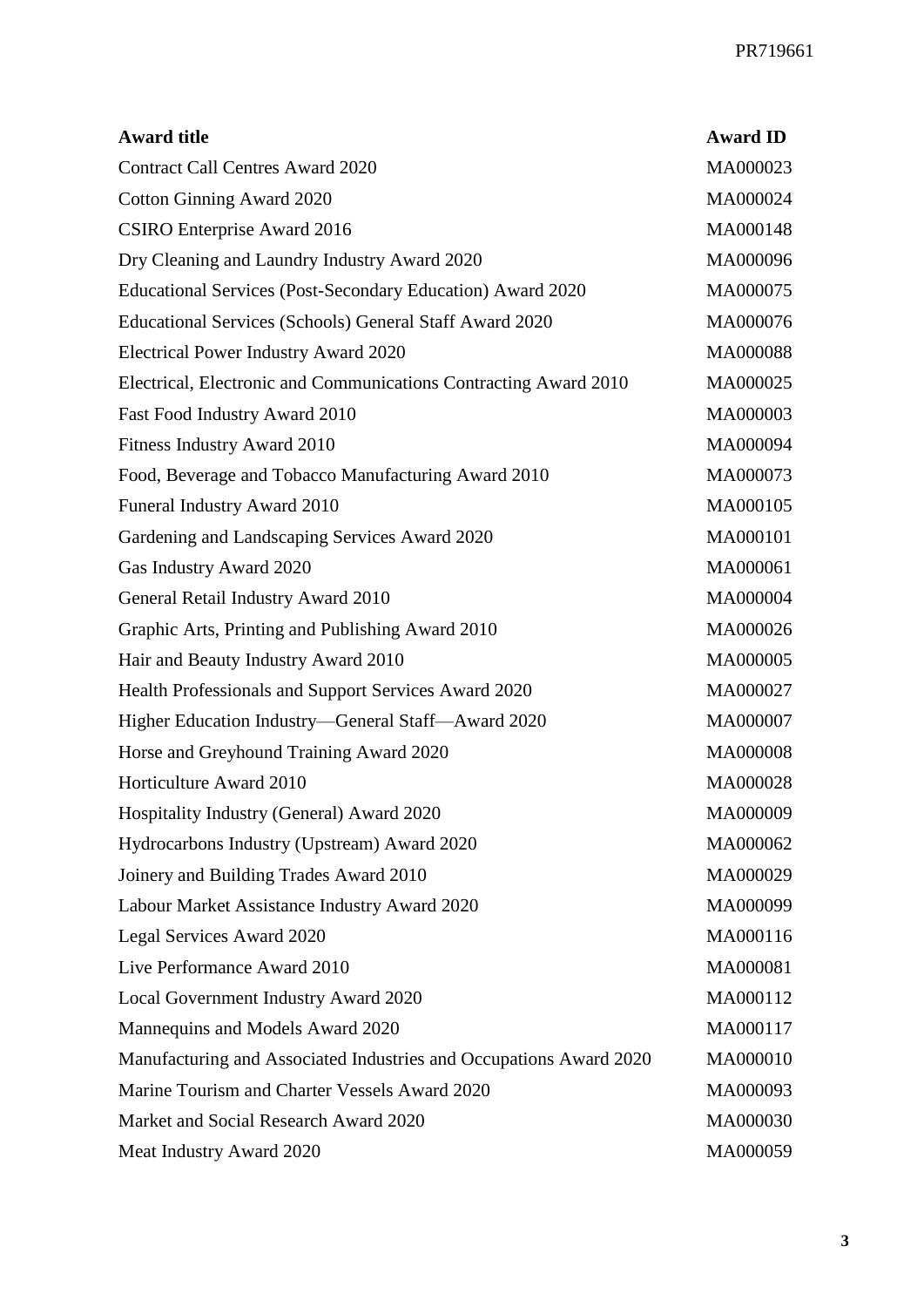| <b>Award title</b>                                                            | <b>Award ID</b> |
|-------------------------------------------------------------------------------|-----------------|
| Metropolitan Newspapers (South Australia and Tasmania) Printing Award<br>2015 | MA000130        |
| Mining Industry Award 2020                                                    | MA000011        |
| Miscellaneous Award 2020                                                      | MA000104        |
| Mobile Crane Hiring Award 2010                                                | MA000032        |
| Northern Territory News Award 2015                                            | MA000129        |
| Northern Territory Public Sector Enterprise Award 2016                        | MA000151        |
| Note Printing Australia Award 2016                                            | MA000156        |
| Nursery Award 2020                                                            | MA000033        |
| Oil Refining and Manufacturing Award 2020                                     | MA000072        |
| Parliamentary Departments Staff Enterprise Award 2016                         | MA000145        |
| Passenger Vehicle Transportation Award 2020                                   | MA000063        |
| Pastoral Award 2010                                                           | MA000035        |
| Pest Control Industry Award 2020                                              | MA000097        |
| Pharmaceutical Industry Award 2010                                            | MA000069        |
| Pharmacy Industry Award 2020                                                  | MA000012        |
| Plumbing and Fire Sprinklers Award 2010                                       | MA000036        |
| Port Authorities Award 2020                                                   | MA000051        |
| Poultry Processing Award 2020                                                 | MA000074        |
| Premixed Concrete Award 2020                                                  | MA000057        |
| Printing Industry—Herald & Weekly Times—Production Award 2015                 | MA000126        |
| Queensland Newspapers Pty Ltd Printing (Murarrie) Award 2015                  | MA000128        |
| Racing Clubs Events Award 2010                                                | MA000013        |
| Racing Industry Ground Maintenance Award 2020                                 | MA000014        |
| Rail Industry Award 2020                                                      | MA000015        |
| Real Estate Industry Award 2020                                               | MA000106        |
| Registered and Licensed Clubs Award 2010                                      | MA000058        |
| Reserve Bank of Australia Award 2016                                          | MA000140        |
| <b>Restaurant Industry Award 2020</b>                                         | MA000119        |
| Road Transport (Long Distance Operations) Award 2020                          | MA000039        |
| Road Transport and Distribution Award 2020                                    | MA000038        |
| Salt Industry Award 2010                                                      | MA000107        |
| Seafood Processing Award 2020                                                 | MA000068        |
| Silviculture Award 2020                                                       | MA000040        |